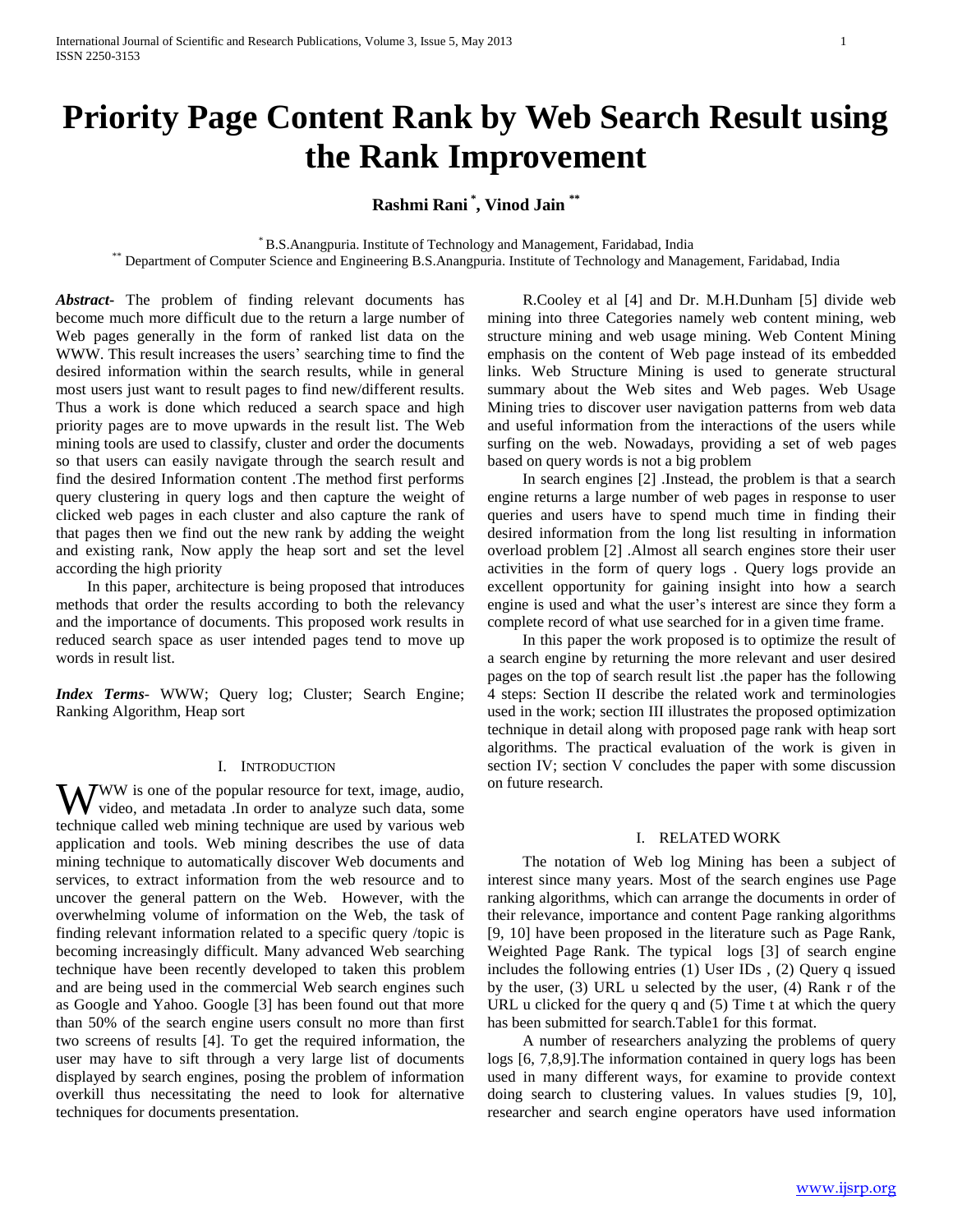from query logs to learn about the search process and thus improve search engines.

 Thorsten joachnns [7] proposed an approach to automatically optimizing the retrieval quality of search engines using data stored in query logs and the logs of links the users clicked on in the presented ranking.Hao.Maetal. [8] Suggested an accommodation system by extracting the relations between user submitted queries stored in query logs. They developed an effective and entered two-level query suggestion model by mining click though data in the form of two bipartite graphs.

# *2.1 Page Rank Algorithm*

 Page Rank [10, 11, 12] was developed at Stanford University by Larry page (cofounder of Google search engine) and Sergey Brin. Google uses this algorithm to order its search results in such a way that important documents move up in the results of a search while moving the less important pages down in its list. This algorithm states that if a page has some important incoming links to it, then its outgoing links to other pages also become important, thus it takes back links into account and propagates the ranking through links. When some query is given, Google combines precompiled Page Rank scores with text matching scores to obtain an overall ranking score for each resulted web page in response to the query. Although many factors determine the ranking of Google search results but Page Rank continues to provide the basis for all of Google's web search tools.

 Random Surfer Model [11] which states that not all users follow the direct links on WWW. The modified version is given in (1).

PR (u) = (1-d) + d 
$$
\sum
$$
  $\sum$   $\frac{Pr(v)}{V \times R(v)}$  (1)

## **TABLE 1 DATA FOR QUERY**

| UserID | Juerv       | Clicked URL                | Time                |
|--------|-------------|----------------------------|---------------------|
| 12345  | Marutiswift | www.mauutiswift.com        | 2012-03-14 00:01:9  |
| 12345  | Gaudi       | www.gaddi.com              | 2012-03-14 00:04:18 |
| 12345  | marutidzire | http://www.marutidzire.com | 2012-03-14 00:04:18 |
| .      | .           | .                          | .                   |

 Where u represents a web page, B (u) is the set of pages that point to u .PR (v) and PR (u) are rank scores of page u and v respectively. Nv denotes the number of outgoing links of page v, d is a damping factor [6] that is usually set to 0.85. d can be thought of as the probability of users" following the direct links and  $(1 - d)$  as the page rank distribution from non-directly linked pages.

# *2.1.1 Example illustrating working of PR*

 To explain the working of Page Rank, let us take an example hyperlinked structure shown in Figure 2, where A, B and C are three web pages. The Page Ranks for pages A, B, C can be calculated using (2) as shown below.

| $PR(A) = (1-d) + d ((PR (B)/2 + PR(C)/2)$ | (a) |
|-------------------------------------------|-----|
|                                           |     |

PR  $(B) = (1-d) + d$  (PR  $(A)/1+PR(C)/2$ ) (b)

 $PR(C) = (1-d) + d (PR (B)/2)$  (c)

By calculating the above equations with  $d=0.5$  (say), the page ranks of pages A, B and C become:

PR  $(A) = 1.2$ , PR  $(B) = 1.2$ , PR $(C) = 0.8$ 



#### **Example Hyperlinked Structure**

#### *2.2 Weighted Page Rank Algorithm*

 Wenpu Xing and Ali Ghorbani [8] proposed an extension to standard Page Rank called Weighted Page Rank (WPR). It assumes that more popular the web pages are more linkages other web pages tend to have to them or are linked to by them. This algorithm assigns larger rank values to more important pages instead of dividing the rank value of a page evenly among its outgoing linked pages.

 The weight of the URL is estimated to be its popularity and order of access corresponding to the user query. Suppose a sequential pattern  $\langle \{A\}, \{B\}, \{C\} \rangle$  belongs to a query cluster matched with the query .This pattern can be graphically Presented as shown in figure

$$
\begin{array}{rcl}\n\text{Weight}(X) & = & \underline{\text{In (length(x))}} \\
\text{level}(x)\n\end{array}
$$

Where  $l$ enpat $(x)$  is the efficient length/depth of the sequential pattern in which  $X$  occur and level  $(X)$  is the depth of X in the pattern .Consider the example pattern of figure the weight of pages comes out to be:

Weight  $(A) = 0.65$ Weight  $(B) = 0.93$  $Weight(C) = 0.60$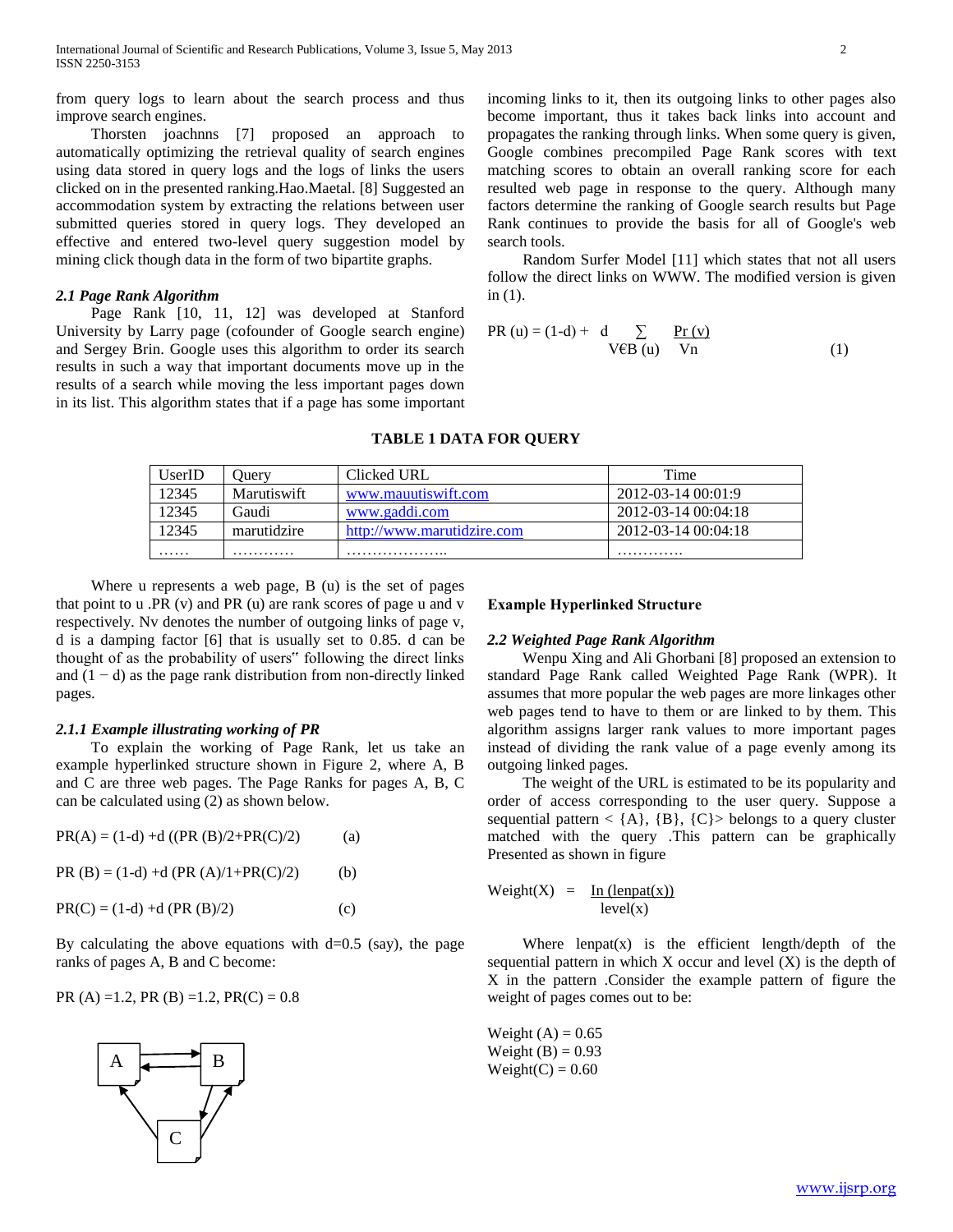A novel optimization method based on learning from historical query logs is proposed to predict user's information in a better way.

 The search engine architecture is modified so as to add the component for calculating importance and relevancy of pages. The modified architecture is displayed in figure:



#### **Figure: Priority Based Search Engine Architecture**

 When a user submit a query on the search engine interface, the query processor component match the query terms with the index repository of the search engine and return a list of matched documents in response .The user browsing behavior including the submitted queries and clicked URLs get stored in the logs .The Rank Updater component works online and takes input the matched documents received by query processor. It improves the ranks of page based on the weights assigned to each according to a sequential pattern which were discovered offline. And a heap sort which gave the first priority according to the new Page Rank.

The working and algorithm for different functional modules are explained below.

 *a) WWW*: The World Wide Web is a system of interlinked hypertext documents accessed via the Internet With a web browser, one can view web pages that may contain text, images, videos, and other multimedia, and navigate between them via hyperlinks

 **b***) Crawler*: A Web crawler is one type of boot, or software agent, or computer program, it starts with a list of URLs to visit, it identifies all the hyperlinks in the page and adds them to the list of URLs to visit, called the crawl frontier. Web crawling providing up-to-date data. Web crawlers are mainly used to create a copy of all the visited pages for later processing by a search engine that will index the downloaded pages to provide fast searches. Crawlers can also be used for automating maintenance tasks on a Web site, such as checking links or validating HTML code.

 **c)** *Search Interface:* It is a Graphical interface of a search engine on which the user can enter his query e.g. the Google interface. There are two parts to a search engine's user experience: the user interface (design of the search forms and results pages) and the functionality (how well it matches and sorts pages). When you install a search engine, you should consider both aspects, design the interface carefully and test all aspects of the usability.

 **d)** *Query Processor:* It is the component used to taking the user query from the search interface and processing it word by word.

 **e)** *Indexer:* It collects and stores data to facilitate fast and accurate information retrieval. The index is usually built in an alphabetical order of term and contains extra information regarding the page such as its URL, frequency and position of term. It provides a more useful vocabulary for the internet or onsite search engine. Index design incorporates interdisciplinary concepts from linguistics, cognitive psychology, mathematics, informatics, physics, and computer science. An alternate name for the process in the context of search engines designed to find web pages on the Internet is web indexing.

 **f).** *Map Generator*: This module generates a map/graphical structure of the WWW. The map is used further find out the inlinks and outlinks of the web pages

 **g***) Rank improvement*: The rank of a page can be improved with the help of its assigned weight .The new rank now becomes:

New Rank $(X)$  =Rank $(X)$  +Weight $(X)$  (5)

Where  $rank(X)$  is the exiting rank value (Page Rank) of page  $X$  and weight $(X)$  is the popularity given to  $X$ .

 **h)** *Priority queue***:** A priority queue is a collection of elements that each element has been assigned a priority and such that order in which elements are deleted and processed comes from the following riles:

 1) An element of higher priority is processed before any element of lower priority.

 2) Two element with the same priority are processed according to the order in which they were added to the queue.

#### *Heap Sort:*

 A max Heap is a complete binary tree with the property that the value at each node is at least as large as theat its children this is called heap Property. Heap sort inserts the input list elements into a binary heap data structure. The largest value (in a maxheap) or the smallest values (in a min-heap) are extracted until none remain, the values having been extracted in sorted order. The heap's invariant is preserved after each extraction, so the only cost is that of extraction.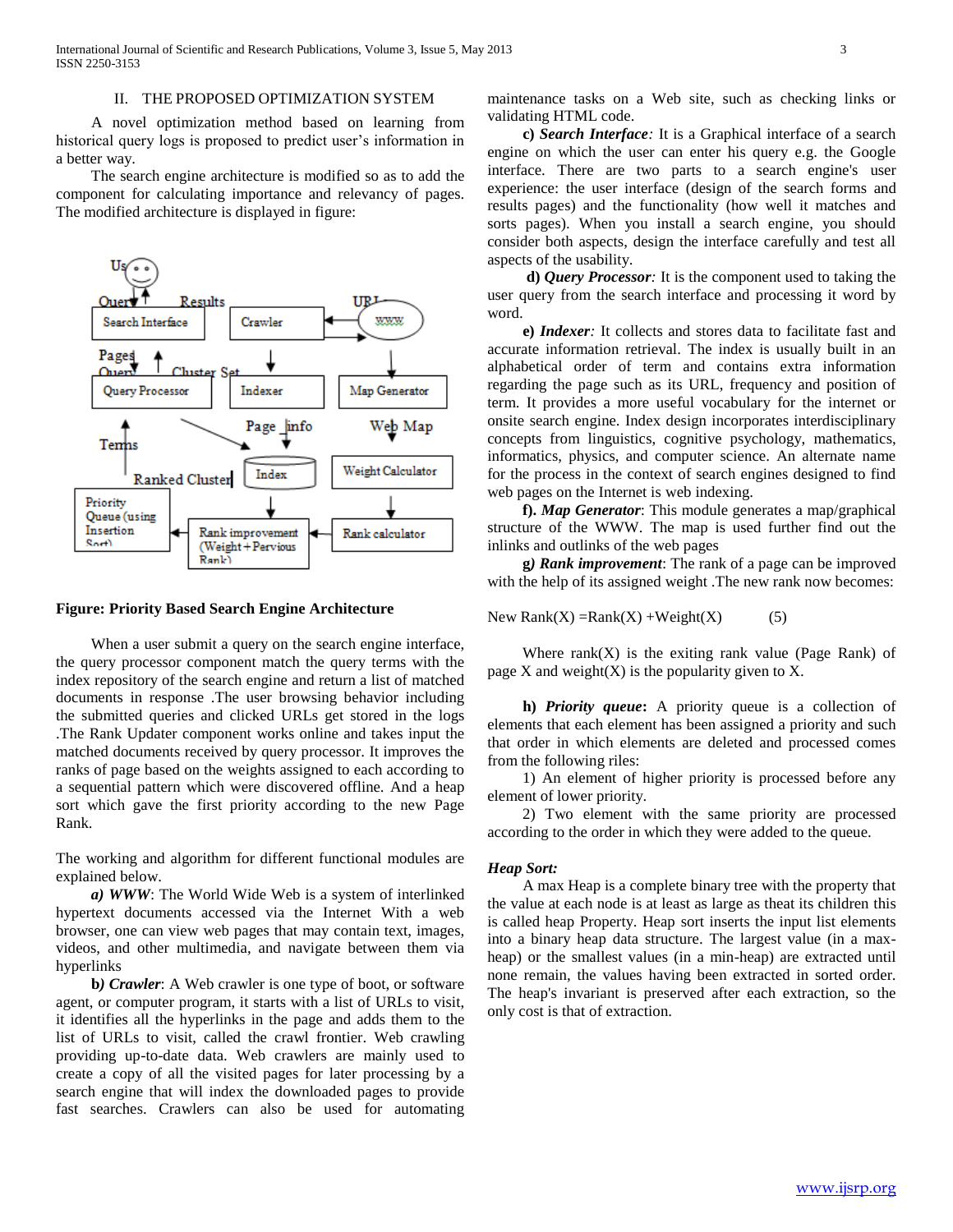A. Building the heap tree The array represented as a tree, {40, 80, 35, 90, 45, 50, 70}



# **Figure: Forming the page rank from the set**

 A novel optimization method based on learning from historical query logs is proposed to predict user's information needs in a better way. The final approach is to re\_rank the search result list by modifying the already assigned rank score of the web page using the discovered sequential pattern. The rank updating improves the relevancy of the web page which are already visited by some users in the past .By this way , the time user spends for seeking out the required information from search result list can be reduced and the more relevant Web pages can be presented.

 The algorithm is based on the simple perspective; initially all queries are considered to be unassigned to any cluster. Each unclassified query is examined against all other queries.

# **Algorithm: rank improve (Q,n)**

Given: A set of n queries and corresponding clicked URLs stored array Q [qi, URL1……., URLm], 1≤i≤n Output: A set  $C = \{C1, C2, \ldots, Ck\}$  of k query. // Start of algorithm

```
K=0:
For (each query P in Q)
Set Clusterid (P) = NULL;For (each P \in Q with clustered (P) = NULL)
{
I = n, page = Q(n);
Clusterid (p) = ck;
Weight(X) = In (leapar(X))level(X)Page_ rank(X) = (1-d) +d \sum PR (v)
                              V\mathcal{E}B(X) Nv
New Page \_rank(X) = Page\_ rank + Weight(X)While (i>1) and (Q[i/2] < New Page\_rank(X)) do
{
Q[i] = Q[i/2];I=i/2;}
Q[i] =New Page _rank;
return true;
}
K=k+1;
}
```
 It may be noted from the literature that page ranking algorithms have become more and more efficient in order to achieve higher precision; they have been made to satisfy the needs of all users in a concise manner. The returned documents should be arranged in a user friendly manner. The paper focuses on other techniques like clustering also to represent the results according to the user needs

# *Rank improvement:*

 This module takes the input from the query processor and matched documents of a user query and an improvement is applied to improve the rank score of the returned pages. The module operates online at the query time and applied the improvement on the current documents.

 Step 1: Given an input user query q and matched document D collected from the query processor, the cluster ck is found to which the query q belongs.

 Step 2: Sequential pattern of the concerned cluster the retrieved from the local repository maintained by the sequential pattern generator.

 Step 3: The level weight are calculated for every page X present in the sequential pattern.

 Step 4: The rank are calculated for every page X present in the sequential pattern. The improved is calculated as the summation of pervious rank and assigned weight value.

 By improving the ranks using a priority queue, the result of a search engine can be optimization so as to better serve the user need. The user can now find the popular and relevant pages upwards in the result list.

# III. EXPERMENTAL RESULTS

 To show the practical evaluation of the proposed architecture, a fragment of sample query log is consider .The following function is tested:

1. Pattern generation

2. Weight Calculation and Rank updation

3. Priority Rank based indexing

#### **1. Pattern generation**

 For each cluster c1 and c2, corresponding URLs form the Query Cluster Database are extracted .Two columns (ClusterID and URL) need to be retrieved. URLs are assigned to different variable

For example, A= [www.marutiswift.com,](http://www.marutiswift.com/) B=www.gaadi.com, C=www.swiftdezire.com

## **2. Weight calculation and Rank Improvement**

 Weight of each URL can be determined in the following ways:

Weight (A) = 1.099, Weight (B) =  $0.549$ Weight(C) =  $0.549$ , Weight (A= $0.366$ )